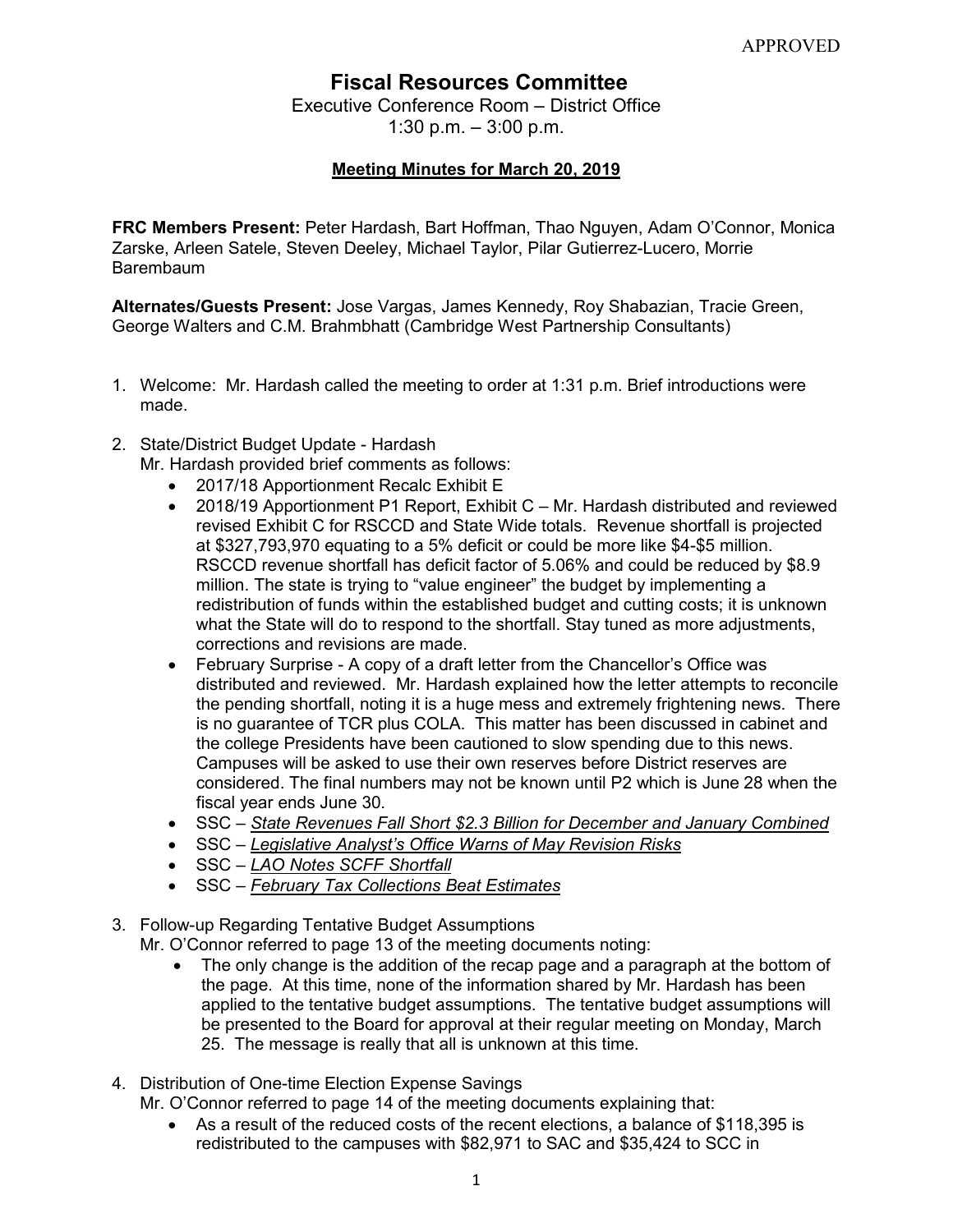accordance with the model. However, caution of spending was stated in light of the previous discussion related to State budget update.

5. Continued Discussion of SCFF and Review of BAM – Cambridge West Partnership Consultants (George Walters and C.M. Brahmbhatt)

George Walters continued review and explanation as follows:

- Section 1a establishes the 3-year average; using credit, special admit credit, incarcerated credit, non-credit, and CDCP of which non-credit and CDCP still have stability and all other categories only have restoration available. In determining the 3-year average, credit, non-credit and CDCP were included in the figures for 2016- 17, causing it to be overstated. RSCCD 3-year average should be in 20,010 range with potential revenue of \$178 million. Section 1b addresses restoration and growth (remember restoration must be accomplished before growth can be achieved). Questions were asked and answered for clarification. Mr. Hardash provided further explanation regarding growth rates that can only be captured once full restoration occurs. Because of prior year borrowing and shifting, RSCCD is down about 10% or more and must fully restore in order to capture growth. It is beneficial for the district to chase after restoration and growth. Mr. Hardash also discussed the potential of SAC moving from large to middle campus designation losing additional funds. That is based on actual FTES within three years and such strategy will be a future discussion item.
- Mr. Walters continued the review of Section II Supplemental Allocation and Section III Student Success Allocation noting the challenges of validating accurate data for Pell Grants, AB540 and Promise Grant recipients. This year RSCCD will only get paid for 18,915 headcount. It is anticipated a better validation process that accurately reflects the numbers will be developed over the summer. Audit requirements will be implemented confirming validation and alignment with goals. Data validation is super important and must be addressed. A discussion ensued related to transfers, living wage, and student success allocation rates. C.M. Brahmbhatt commended Mr. Hardash as the best CBO in the state leading RSCCD and the importance of the colleges to work the formula to the best advantage, considering the first year as a learning opportunity (painful), the second year as an action year and the third year as the benefit year. Dr. Hoffman discussed the importance of maintaining the large college designation along with growth so the base is not drastically reduced and potentially unrecoverable.
- Data integrity. Other teams of Cambridge West have been scouring RSCCD data and have made much progress, identifying the challenges, and corrections.
- 6. 2019/20 Proposed Meeting Schedule Mr. Hardash called for a motion to approve the FRC meeting schedule proposed for 2019/20. A motion made by Ms. Zarske, seconded by Ms. Satele was approved unanimously. The motion passed.
- 7. Standing Report from District Council Ms. Zarske reported the following:
	- The tentative budget assumptions were passed.
	- The review of four (4) reorganizations from HR was completed.
	- Some discussion on board policy for hiring chancellor will be continued for future consideration, though not affecting the current recruitment process.
- 8. Informational Handouts

The following handouts were distributed:

- District-Wide Expenditure Report via link
- Vacant Funded Position List as of March 13, 2019
- Measure "Q" Project Cost Summary as of February 28, 2019